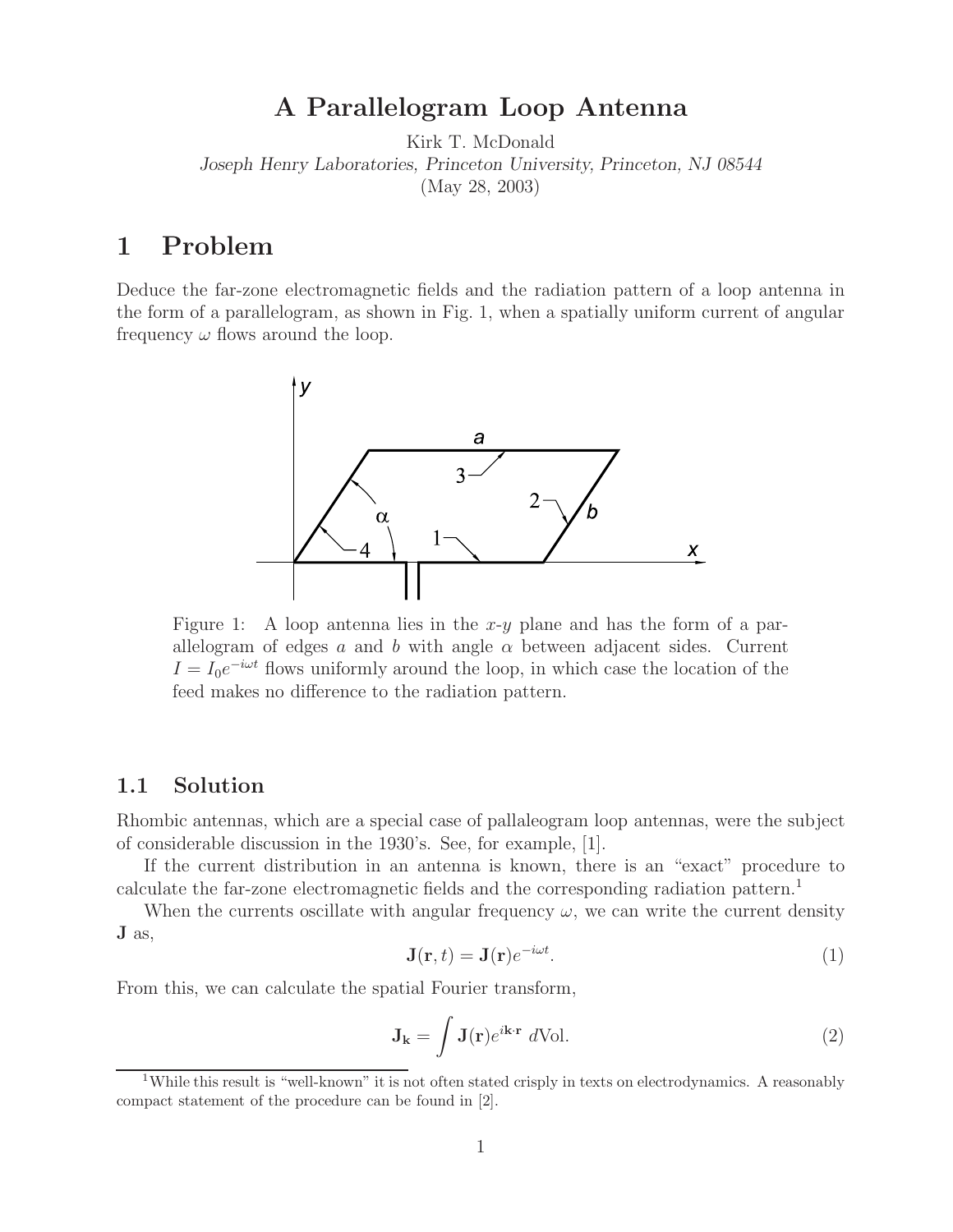The far-zone electromagnetic fields are then given (in Gaussian units) by,

$$
\mathbf{B} = ik \frac{e^{i(kr - \omega t)}}{cr} \hat{\mathbf{k}} \times \mathbf{J}_{\mathbf{k}}, \qquad \mathbf{E} = \mathbf{B} \times \hat{\mathbf{k}}, \tag{3}
$$

where we now interpret **k** as the wave vector of magnitude  $\omega/c$ , where c is the speed of light, whose direction points from the antenna to the receiver. The time-averaged radiation pattern is then,

$$
\frac{dP}{d\Omega} = \frac{cr^2}{8\pi} |B|^2.
$$
\n(4)

For an observer at angles  $(\theta, \phi)$  with respect to the z axis (in a spherical coordinate system with origin at the antenna), the unit wave vector has rectangular components,

$$
\hat{\mathbf{k}} = \sin \theta \cos \phi \ \hat{\mathbf{x}} + \sin \theta \sin \phi \ \hat{\mathbf{y}} + \cos \theta \ \hat{\mathbf{z}}.
$$
 (5)

In the present problem, the current flows in the x-y plane, so the current density **J** and its Fourier transform  $J_k$  have no z component. Hence,

$$
\hat{\mathbf{k}} \times \mathbf{J}_{\mathbf{k}} = -J_{\mathbf{k},y} \cos \theta \hat{\mathbf{x}} + J_{\mathbf{k},x} \cos \theta \hat{\mathbf{y}} + (J_{\mathbf{k},y} \cos \phi - J_{\mathbf{k},x} \sin \phi) \sin \theta \hat{\mathbf{z}} \n= -J_{\mathbf{k},y} \cos \theta (\sin \theta \cos \phi \hat{\mathbf{r}} + \cos \theta \cos \phi \hat{\mathbf{\theta}} - \sin \phi \hat{\mathbf{\phi}}) \n+ J_{\mathbf{k},x} \cos \theta (\sin \theta \sin \phi \hat{\mathbf{r}} + \cos \theta \sin \phi \hat{\mathbf{\theta}} + \cos \phi \hat{\mathbf{\phi}}) \n+ (J_{\mathbf{k},y} \cos \phi - J_{\mathbf{k},x} \sin \phi) \sin \theta (\cos \theta \hat{\mathbf{r}} - \sin \theta \hat{\mathbf{\theta}}) \n= (J_{\mathbf{k},x} \sin \phi - J_{\mathbf{k},y} \cos \phi) \hat{\mathbf{\theta}} + (J_{\mathbf{k},x} \cos \phi + J_{\mathbf{k},y} \sin \phi) \cos \theta \hat{\mathbf{\phi}}.
$$
\n(6)

Thus,

$$
E_r = B_r = \hat{\mathbf{k}} \cdot \mathbf{B} = 0,
$$
\n(7)

$$
E_{\theta} = B_{\phi} = ik \frac{e^{i(kr - \omega t)}}{cr} (J_{\mathbf{k},x} \cos \phi + J_{\mathbf{k},y} \sin \phi) \cos \theta
$$
 (8)

$$
E_{\phi} = -B_{\theta} = -ik \frac{e^{i(kr - \omega t)}}{cr} (J_{\mathbf{k},x} \sin \phi - J_{\mathbf{k},y} \cos \phi), \tag{9}
$$

and the radiation pattern is given by,

$$
\frac{dP}{d\Omega} = \frac{k^2}{8\pi c} \left[ |J_{\mathbf{k},x}|^2 (\sin^2 \phi + \cos^2 \phi \cos^2 \theta) + |J_{\mathbf{k},y}|^2 (\cos^2 \phi + \sin^2 \phi \cos^2 \theta) - 2Re(J_{\mathbf{k},x} J_{\mathbf{k},y}^*) (1 - \cos \theta) \sin \phi \cos \phi \right].
$$
\n(10)

Clearly, eqs. (7)-(10) apply to any antenna whose currents flow only in the x-y plane.

It remains to evaluate the Fourier transform **Jk**. Assuming that the antenna is made of a conductor (wire) whose diameter is small compared to the wavelength, we can express the Fourier transform as a line integral around the loop antenna,

$$
\mathbf{J}_{\mathbf{k}} = \int \mathbf{J}(\mathbf{r}) e^{i\mathbf{k} \cdot \mathbf{r}} d\text{Vol} = I_0 \oint d\mathbf{l} e^{i\mathbf{k} \cdot \mathbf{r}}, \qquad (11)
$$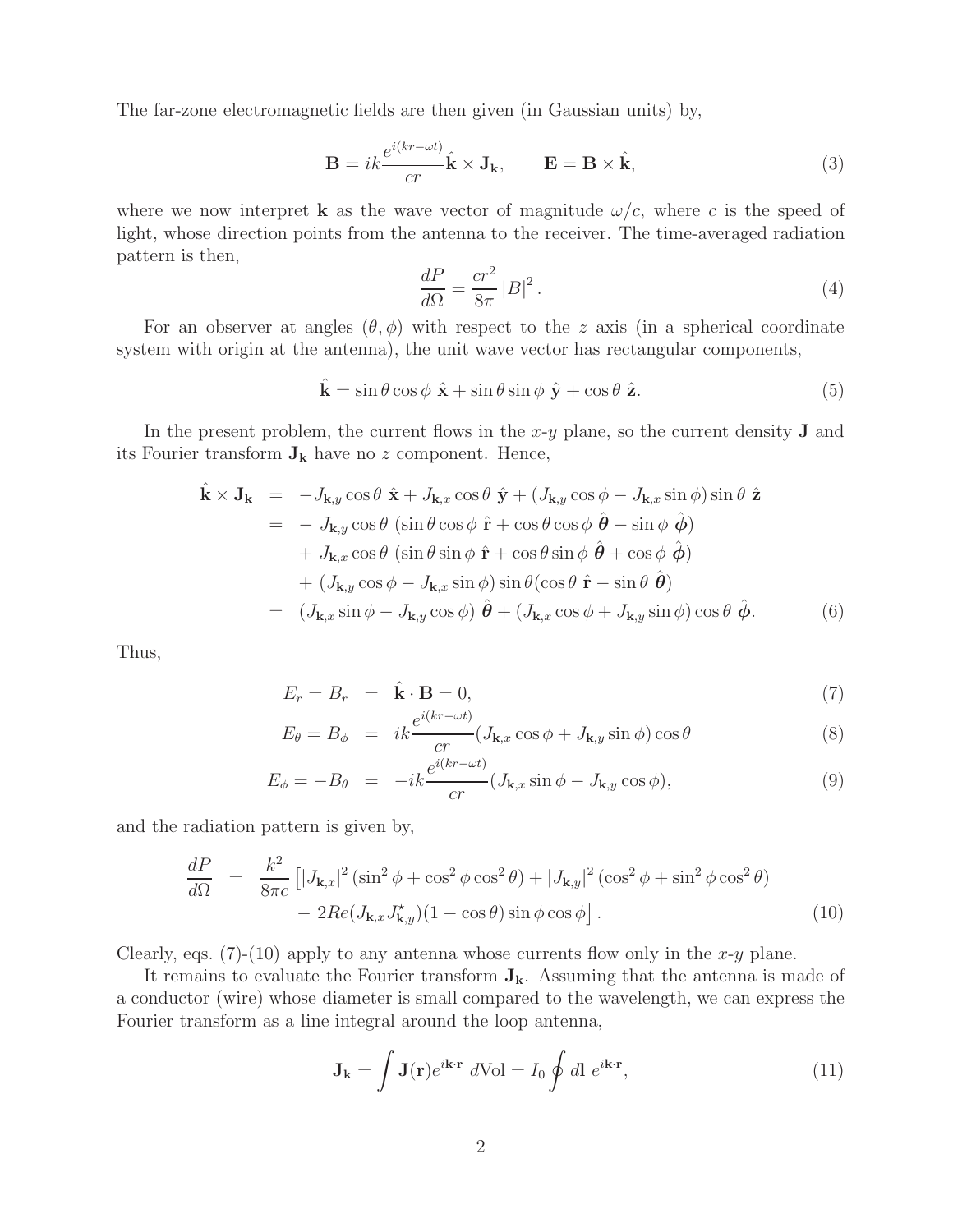where dl is the differential line element tangent to the conductor. For the case of the parallelogram antenna, we break up the line integral (11) into four integrals along the four sides of the antenna, using labels as shown in Fig. 1. Then,

$$
d\mathbf{l}_1 = dl \hat{\mathbf{x}},\tag{12}
$$

$$
d\mathbf{l}_2 = dl(\cos\alpha \hat{\mathbf{x}} + \sin\alpha \hat{\mathbf{y}}),\tag{13}
$$

$$
d\mathbf{l}_3 = -dl \ \hat{\mathbf{x}} = -d\mathbf{l}_1,\tag{14}
$$

$$
d\mathbf{l}_4 = dl(\cos\alpha \hat{\mathbf{x}} + \sin\alpha \hat{\mathbf{y}}) = -d\mathbf{l}_2.
$$
 (15)

The position vector **r** on the four segments of the antenna can be written as,

$$
\mathbf{r}_1 = l \hat{\mathbf{x}} \qquad (0 \le l \le a), \tag{16}
$$

$$
\mathbf{r}_2 = (a + l\cos\alpha)\hat{\mathbf{x}} + l\sin\alpha\hat{\mathbf{y}} \qquad (0 \le l \le b), \tag{17}
$$

$$
\mathbf{r}_3 = (a + b\cos\alpha - l)\hat{\mathbf{x}} + b\sin\alpha\hat{\mathbf{y}} \qquad (0 \le l \le a), \tag{18}
$$

$$
\mathbf{r}_4 = (b-l)\cos\alpha \ \hat{\mathbf{x}} + (b-l)\sin\alpha \ \hat{\mathbf{y}} \qquad (0 \le l \le b). \tag{19}
$$

Hence,

$$
\mathbf{k} \cdot \mathbf{r}_1 = kl \sin \theta \cos \phi, \tag{20}
$$

$$
\mathbf{k} \cdot \mathbf{r}_2 = k[(a + l \cos \alpha) \sin \theta \cos \phi + l \sin \alpha \sin \theta \sin \phi]
$$
  
=  $ka \sin \theta \cos \phi + kl \sin \theta \cos(\alpha - \phi),$  (21)

$$
\mathbf{k} \cdot \mathbf{r}_3 = k[(a + b \cos \alpha - l)\sin \theta \cos \phi + b \sin \alpha \sin \theta \sin \phi]
$$
  
=  $ka \sin \theta \cos \phi + kb \sin \theta \cos(\alpha - \phi) - kl \sin \theta \cos \phi,$  (22)

$$
\mathbf{k} \cdot \mathbf{r}_4 = k[(b-l)\cos\alpha\sin\theta\cos\phi + (b-l)\sin\alpha\sin\theta\sin\phi]
$$
  
=  $k(b-l)\sin\theta\cos(\alpha-\phi)$ . (23)

With these forms, the Fourier transform (11) becomes,

$$
\mathbf{J}_{\mathbf{k}} = I_0 \hat{\mathbf{x}} \int_0^a dl \ e^{ikl\sin\theta\cos\phi} + I_0(\cos\alpha\hat{\mathbf{x}} + \sin\alpha\hat{\mathbf{y}}) e^{ika\sin\theta\cos\phi} \int_0^b dl \ e^{ikl\sin\theta\cos(\alpha-\phi)}
$$
  
\n
$$
- I_0 \hat{\mathbf{x}} e^{ika\sin\theta\cos\phi} e^{ikb\sin\theta\cos(\alpha-\phi)} \int_0^a dl \ e^{-ikl\sin\theta\cos\phi}
$$
  
\n
$$
- I_0(\cos\alpha\hat{\mathbf{x}} + \sin\alpha\hat{\mathbf{y}}) e^{ikb\sin\theta\cos(\alpha-\phi)} \int_0^b dl \ e^{-ikl\sin\theta\cos(\alpha-\phi)}
$$
  
\n
$$
= 2I_0 \hat{\mathbf{x}} e^{i\frac{ka}{2}\sin\theta\cos\phi} \frac{\sin(\frac{ka}{2}\sin\theta\cos\phi)}{k\sin\theta\cos\phi} \left[1 - e^{ikb\sin\theta\cos(\alpha-\phi)}\right]
$$
  
\n
$$
+ 2I_0(\cos\alpha\hat{\mathbf{x}} + \sin\alpha\hat{\mathbf{y}}) e^{i\frac{kb}{2}\sin\theta\cos(\alpha-\phi)} \frac{\sin(\frac{kb}{2}\sin\theta\cos(\alpha-\phi))}{k\sin\theta\cos(\alpha-\phi)} \left(e^{ika\sin\theta\cos\phi} - 1\right)
$$
  
\n
$$
= 4iI_0 \sin\alpha(-\sin\phi\hat{\mathbf{x}} + \cos\phi\hat{\mathbf{y}}) e^{i\frac{ka}{2}\sin\theta\cos(\alpha-\phi)} \frac{\sin(\frac{kb}{2}\sin\theta\cos(\alpha-\phi))}{k\sin\theta\cos(\alpha-\phi)}
$$
  
\n
$$
= 4iI_0 \sin\alpha\hat{\phi} e^{i\frac{ka}{2}\sin\theta\cos\phi} e^{i\frac{kb}{2}\sin\theta\cos(\alpha-\phi)}
$$
  
\n
$$
= 4iI_0 \sin\alpha\hat{\phi} e^{i\frac{ka}{2}\sin\theta\cos\phi} e^{i\frac{kb}{2}\sin\theta\cos(\alpha-\phi)}
$$
  
\n
$$
\frac{\sin(\frac{ka}{2}\sin\theta\cos\phi)\sin(\frac{kb}{2}\sin\theta\cos(\alpha-\phi))}{k\sin\theta\cos\phi\cos
$$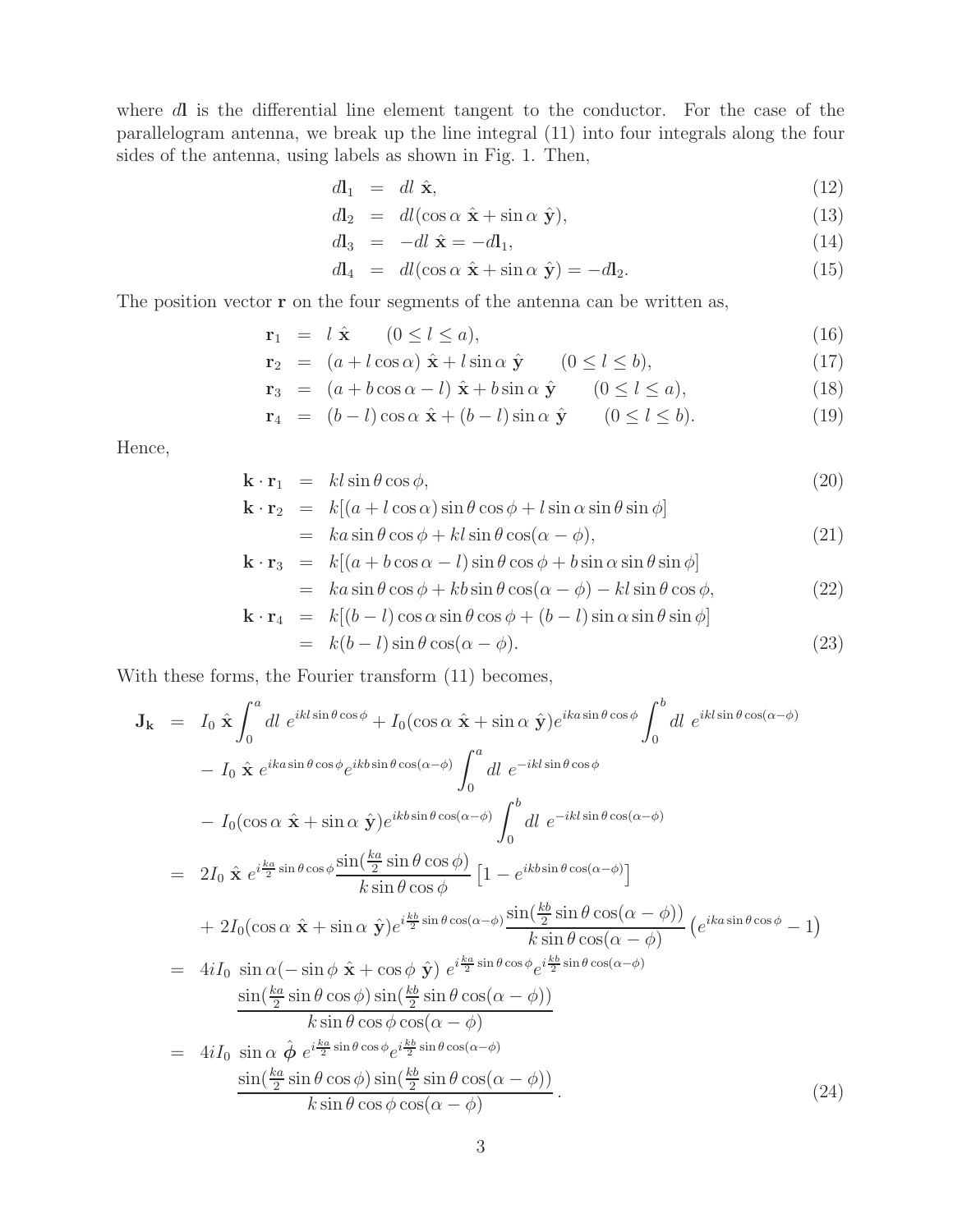That is, the Fourier transform  $J_k$  (which is proportional to the vector potential) has only an azimuthal component in the present case.

The far-zone electromagnetic fields follow from eqs. (7)-(9),

$$
E_{\theta} = B_{\phi} = 0,
$$
\n
$$
E_{\phi} = -B_{\theta} = -4I_0 \sin \alpha \frac{e^{i(kr - \omega t)}}{cr} e^{i\frac{k\alpha}{2}\sin\theta\cos\phi} e^{i\frac{k b}{2}\sin\theta\cos(\alpha - \phi)}
$$
\n
$$
\frac{\sin(\frac{k\alpha}{2}\sin\theta\cos\phi)\sin(\frac{k b}{2}\sin\theta\cos(\alpha - \phi))}{\sin\theta\cos\phi\cos(\alpha - \phi)}.
$$
\n(26)

The radiation is linearly polarized, parallel to the  $x-y$  plane.

The time-averaged radiation pattern for the general parallelogram loop antenna follows from eq.  $(4)$ ,

$$
\frac{dP}{d\Omega} = \frac{2I_0^2 \sin^2 \alpha \sin^2(\frac{ka}{2} \sin \theta \cos \phi) \sin^2(\frac{kb}{2} \sin \theta \cos(\alpha - \phi))}{\pi c \sin^2 \theta \cos^2 \phi \cos^2(\alpha - \phi)}.
$$
(27)

For angles  $\theta$  very near  $0^{\circ}$  or 180 $^{\circ}$  the radiation pattern simplifies to,

$$
\frac{dP}{d\Omega} \approx \frac{k^4 I_0^2 (ab \sin \alpha)^2 \sin^2 \theta}{8\pi c} = \frac{\omega^4 I_0^2 \text{Area}^2 \sin^2 \theta}{8\pi c^5},\tag{28}
$$

which is the same as for a circular loop of the same area as the parallelogram. Of course, the radiation is very weak for  $\theta$  near  $0^{\circ}$  and  $180^{\circ}$ .

While the denominator of eq. (27) also vanishes when  $\phi = \pm 90^{\circ}$  and  $\alpha \pm 90^{\circ}$ , the numerator vanishes there also, such that the radiation pattern actually is nowhere divergent. However, the radiation pattern has zeroes at other angles  $(\theta, \phi)$  such that  $ka \sin \theta \cos \phi = 2m\pi$ and  $kb \sin \theta \cos \phi = 2n\pi$ , for integers m and n.

### **2 Examples**

### **2.1 "Small" Loop**

For a "small" loop, where  $ka \ll 1$  and  $kb \ll 1$  (*i.e.*,  $a \ll \lambda$  and  $b \ll \lambda$ ), the electric field simplifies to,

$$
\mathbf{E} = -\hat{\boldsymbol{\phi}} k^2 I_0 a b \sin \alpha \frac{e^{i(kr - \omega t)}}{cr} \sin \theta = -\hat{\boldsymbol{\phi}} m_0 \omega^2 \frac{e^{i(kr - \omega t)}}{c^2 r} \sin \theta \qquad \text{(``small'' loop)},\qquad(29)
$$

where,

$$
m_0 = \frac{I_0 ab \sin \alpha}{c} = \frac{I_0 \text{Area}}{c} \tag{30}
$$

is the magnetic moment of the current distribution. Thus, a "small" loop is completely equivalent to a circular loop of the same area, which emits pure magnetic dipole radiation. While we have shown this only for a parallelogram loop, it is "clearly" true for any small planar loop, including a "fractal" loop antenna [3].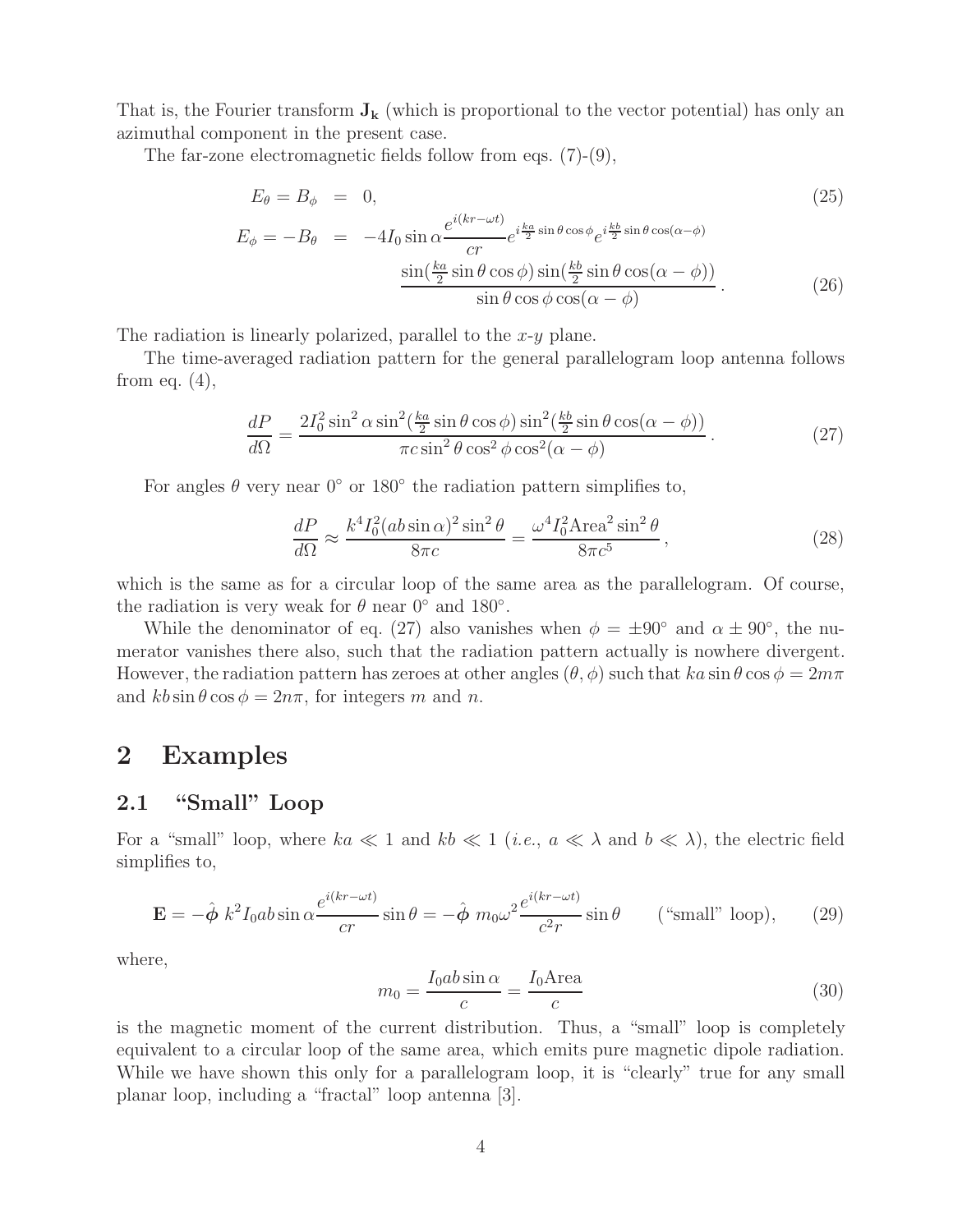The radiation pattern is,

$$
\frac{dP}{d\Omega} = \frac{\omega^4 I_0^2 \text{Area}^2 \sin^2 \theta}{8\pi c^5}.
$$
\n(31)

The time-averaged radiated power is the integral of this with respect to solid angle  $d\Omega$ ,

$$
P = \frac{\omega^4 I_0^2 \text{Area}^2}{3c^5} = \frac{1}{2} I_0^2 \frac{32\pi^4}{3c} \frac{\text{Area}^2}{\lambda^4} = \frac{1}{2} I_0^2 R_{\text{antenna}},\tag{32}
$$

where,

$$
R_{\text{antenna}} = \frac{32\pi^4 \text{Area}^2}{3c} = 31,170\Omega \frac{\text{Area}^2}{\lambda^4}
$$
 (33)

is the radiation resistance of the antenna, recalling that  $1/c = 30\Omega$ .

### **2.2** Rectangular Loop  $(\alpha = 90^{\circ})$

$$
\frac{dP}{d\Omega} = \frac{8I_0^2 \sin^2(\frac{ka}{2} \sin \theta \cos \phi) \sin^2(\frac{kb}{2} \sin \theta \sin \phi)}{\pi c \sin^2 \theta \sin^2 2\phi}.
$$
(34)

#### **2.3 Square Loop**

Here,  $a = b$ . The radiation pattern in, say, the x-z plane  $(\phi = 0)$  is,

$$
\frac{dP(\phi=0)}{d\Omega} = \frac{k^2 a^2 I_0^2 \sin^2(\frac{ka}{2} \sin \theta)}{2\pi c}.
$$
\n(35)

Of course, the pattern is the same in the  $y-z$  plane.

The radiation pattern for a square with  $a = 4.4\lambda$  is shown in the left side of Fig. 2. For comparison, the right side of that figure shows the pattern for a circular loop whose diameter is  $5\lambda$  (see also sec. 2.4). As anticipated in our general discussion, these two radiation patterns are only closely similar near the z (vertical) axis.

#### **2.4 Circular Loop**

For comparison, we briefly consider that case of a circular loop of radius a that carries current  $I_0e^{-i\omega t}$ . The loop lies in the x-y plane and is centered on the origin. Then, the current element is  $d\mathbf{l} = ad\phi_0 \, \hat{\phi}_0$  where  $\phi_0$  is the azimuth to the current element; the phase is **k** · **r** =  $ka \sin \theta \cos(\phi_0 - \phi) \equiv ka \sin \theta \cos \psi$ , so the Fourier transform is,

$$
\mathbf{J}_{\mathbf{k}} = aI_0 \int_0^{2\pi} d\phi_0 \, \hat{\boldsymbol{\phi}}_0 e^{ik a \sin \theta \cos(\phi_0 - \phi)} = aI_0 \int_0^{2\pi} d\phi_0 \, (-\sin \phi_0 \, \hat{\mathbf{x}} + \cos \phi_0 \, \hat{\mathbf{y}}) e^{ik a \sin \theta \cos(\phi_0 - \phi)}
$$
  
=  $aI_0 \int_0^{2\pi} d\psi \, (-\sin \phi \, \hat{\mathbf{x}} + \cos \phi \, \hat{\mathbf{y}}) \cos \psi e^{ik a \sin \theta \cos \psi} = -2\pi i a I_0 J_1 (ka \sin \theta) \, \hat{\boldsymbol{\phi}}, \qquad (36)$ 

where  $J_1$  is the Bessel function of order 1. The magnetic field is,

$$
\mathbf{B} = \frac{2\pi ka I_0 e^{i(kr - \omega t)}}{cr} J_1(ka\sin\theta) \hat{\boldsymbol{\theta}}.
$$
 (37)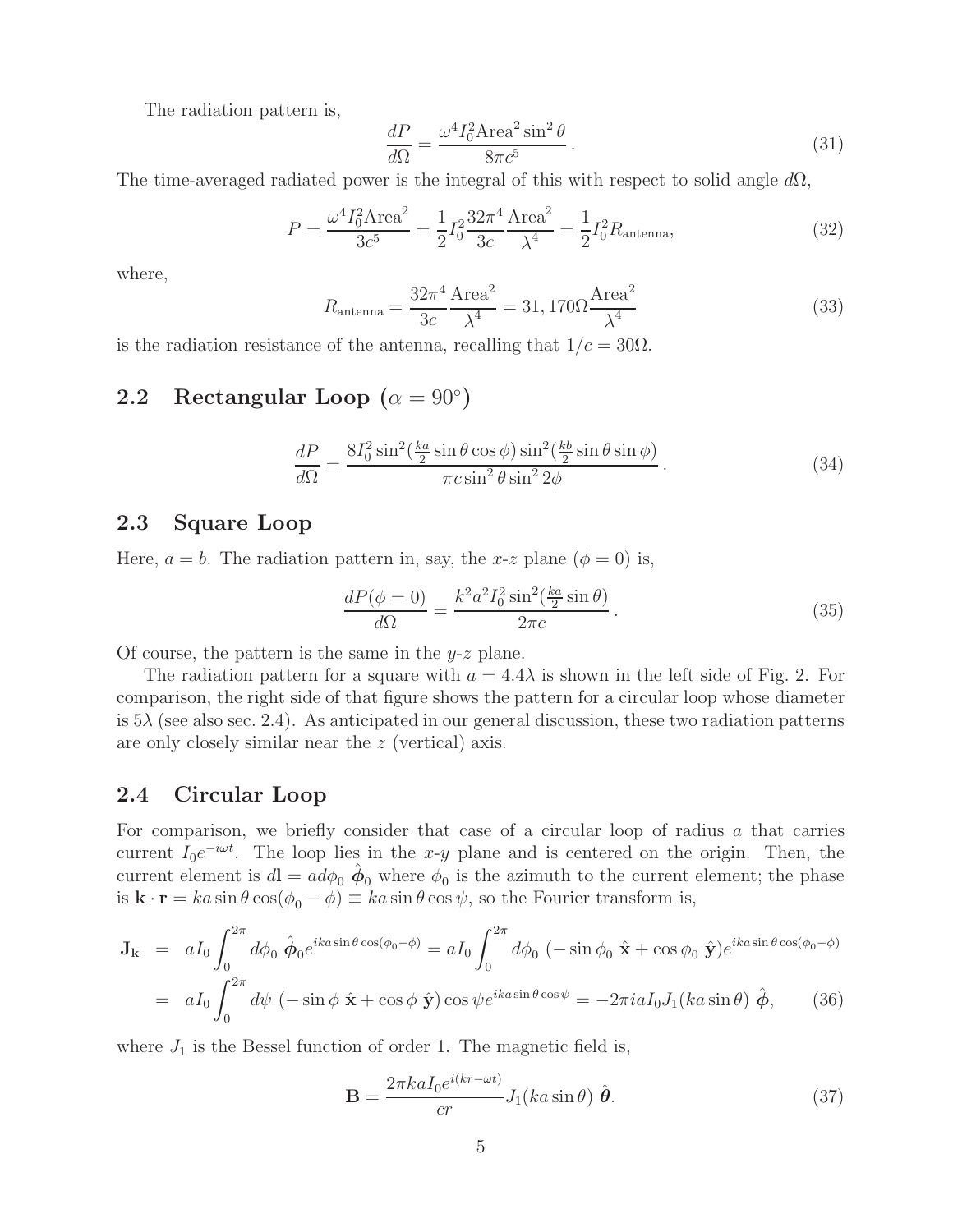

Figure 2: Radiation patterns in the  $x-z$  planes for two loops antennas that lie in the x-y plane. Left: square loop with edge  $= 4.4 \lambda$ . Right: circular loop with diameter =  $5 \lambda$ . From [4].

The time-averaged radiation pattern is,

$$
\frac{dP}{d\Omega} = \frac{\pi k^2 a^2 I_0^2}{2c} J_1^2(ka \sin \theta). \tag{38}
$$

Since the Bessel function  $J_1$  is something like a damped sine wave, the radiation pattern is stronger near the z axis than near the  $x-y$  plane, as shown in the right side of Fig. 2.

For a small loop,  $ka \ll 1$ , we have  $J_1(ka \sin \theta) \approx (ka/2) \sin \theta$ , so that,

$$
\frac{dP}{d\Omega} = \frac{\pi k^4 a^4 I_0^2}{8c} \sin^2 \theta = \frac{2\pi^5 a^4 I_0^2}{\lambda^4 c} \sin^2 \theta \qquad \text{(small circular loop)},\tag{39}
$$

and the total radiated power is,

$$
P = \frac{1}{2} I_0^2 \frac{32\pi^6}{3c} \frac{a^4}{\lambda^4} = \frac{1}{2} I_0^2 \ 306,645 \Omega \frac{a^4}{\lambda^4} = \frac{1}{2} I_0^2 R_{\text{antenna}} \qquad \text{(small circular loop)},\tag{40}
$$

in agreement with sec. 2.1. To have, say,  $R_{\text{antenna}} = 50\Omega$ , use  $a \approx \lambda/9$ .

For a large loop,  $ka \gg 1$ , the total radiated power is given by<sup>2</sup>

$$
P = \frac{\pi k^2 a^2 I_0^2}{2c} 2\pi \int_0^\pi J_1^2(ka \sin \theta) \sin \theta \ d\theta = \frac{\pi^2 k^2 a^2 I_0^2}{c} \frac{1}{ka} \int_0^{2ka} J_2(t) \ dt
$$
  

$$
\approx \frac{\pi^2 ka I_0^2}{c} = \frac{1}{2} I_0^2 \frac{2\pi^3 a}{c} = \frac{1}{2} I_0^2 \ 1,860 \Omega \frac{a}{\lambda} \qquad \text{(large circular loop)}.
$$
 (41)

<sup>&</sup>lt;sup>2</sup>Kraus [4] claims that the integral relation  $\int_0^{\pi} J_1^2(ka \sin \theta) \sin \theta \ d\theta = (1/ka) \int_0^{2ka} J_2(t) dt$  is given somewhere in [5], but I haven't been able to find it there. Schwinger [6] deduces this from Neumann's integral (p. 32 of [5]). Thanks to J. Castro for pointing this out.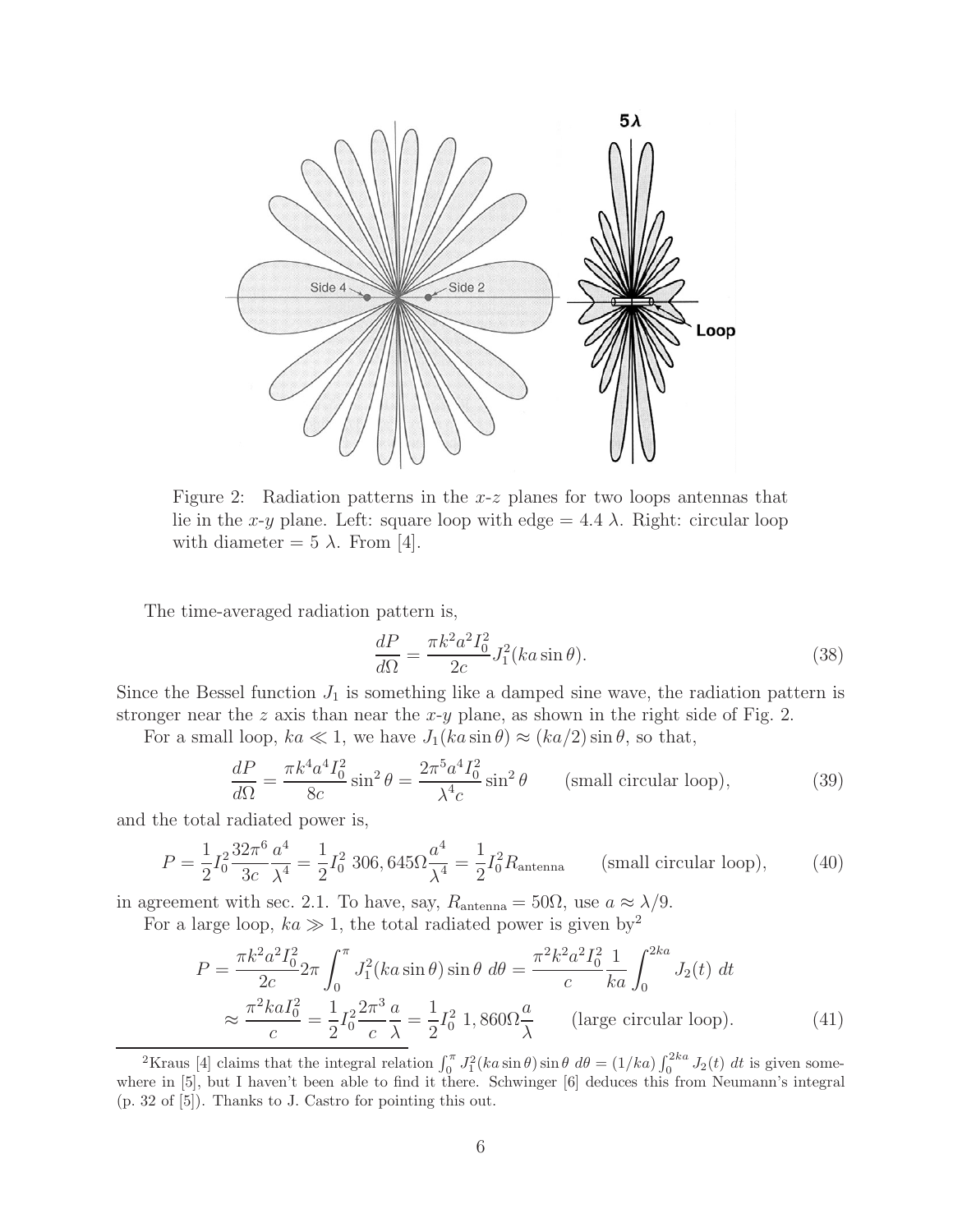It is noteworthy that the integral of  $J_1^2(ka\sin\theta)$  varies as  $1/ka$ , such that the radiation resistance of a large circular loop varies only as  $a/\lambda$ , in contrast to  $a^4/\lambda^4$  for a small loop.

### **2.5 "Large" Square Loop**

If  $a \approx b \gg \lambda$ , then the radiation pattern (27) has  $ka/\pi$  "lobes" as a function of  $\theta$ . If we average over these rapid variations in angle  $\theta$ , the angular distribution is approximately isotropic. Comparing with eq. (35), we see that,

$$
\frac{dP(\phi=0)}{d\Omega} \approx \frac{k^2 a^2 I_0^2}{4\pi c} \,. \tag{42}
$$

As the azimuthal angle  $\phi$  is varied, the radiation pattern oscillates in a complicated manner, as discussed briefly at the end of sec. 1. We estimate that the average effect of these oscillations is to cut the radiated power in half again, so we write ,

$$
\left\langle \frac{dP}{d\Omega} \right\rangle \approx \frac{k^2 a^2 I_0^2}{8\pi c} \,. \tag{43}
$$

The time-averaged radiated power is approximately  $4\pi$  times this, *i.e.*,

$$
P \approx \frac{k^2 a^2 I_0^2}{2c} = \frac{1}{2} I_0^2 \frac{4\pi^2 a^2}{3c} \frac{a^2}{\lambda^2} = \frac{1}{2} I_0^2 R_{\text{antenna}},\tag{44}
$$

where,

$$
R_{\text{antenna}} = \frac{4\pi^2}{3c} \frac{a^2}{\lambda^2} = 395\Omega \frac{a^2}{\lambda^2}
$$
 (45)

is the radiation resistance. Since we have assumed that  $a \gg \lambda$ , the radiation resistance is large.

*Is it really correct that the radiation resistance of a large square loop of edge* a *varies as*  $a^2/\lambda^2$  while that for a large circular loop of radius a varies as  $a/\lambda$ ? If correct, this is because *the pattern for a square loop "bulges" out at the "equator" much more than does the pattern for a circular loop. However, it could be that the averaging over aziumuthal angle*  $\phi$  *does not yield a factor 1/2 as claimed, but rather a much smaller factor* 1/ka*, which could bring the result for a large square loop into better agreement with that for a large circular loop.*

#### **2.6 Folded Dipole**

We take this to be a rectangular loop antenna with side  $b \ll \lambda$ . Then,

$$
\frac{dP}{d\Omega} = \frac{k^2 b^2 I_0^2 \sin^2(\frac{ka}{2} \sin \theta \cos \phi)}{8\pi c \cos^2 \phi}.
$$
\n(46)

If the current is uniform around the antenna, the radiation is very weak for small b, since the radiation from the two long arms of the antenna very nearly cancels. Of more interest would be the case when the current is nonuniform, such that the currents in the two long arms flow in the same direction. For this, the antenna must be considered as a kind of resonant cavity that is excited in a desirable mode, which possibility is beyond the scope of this note.